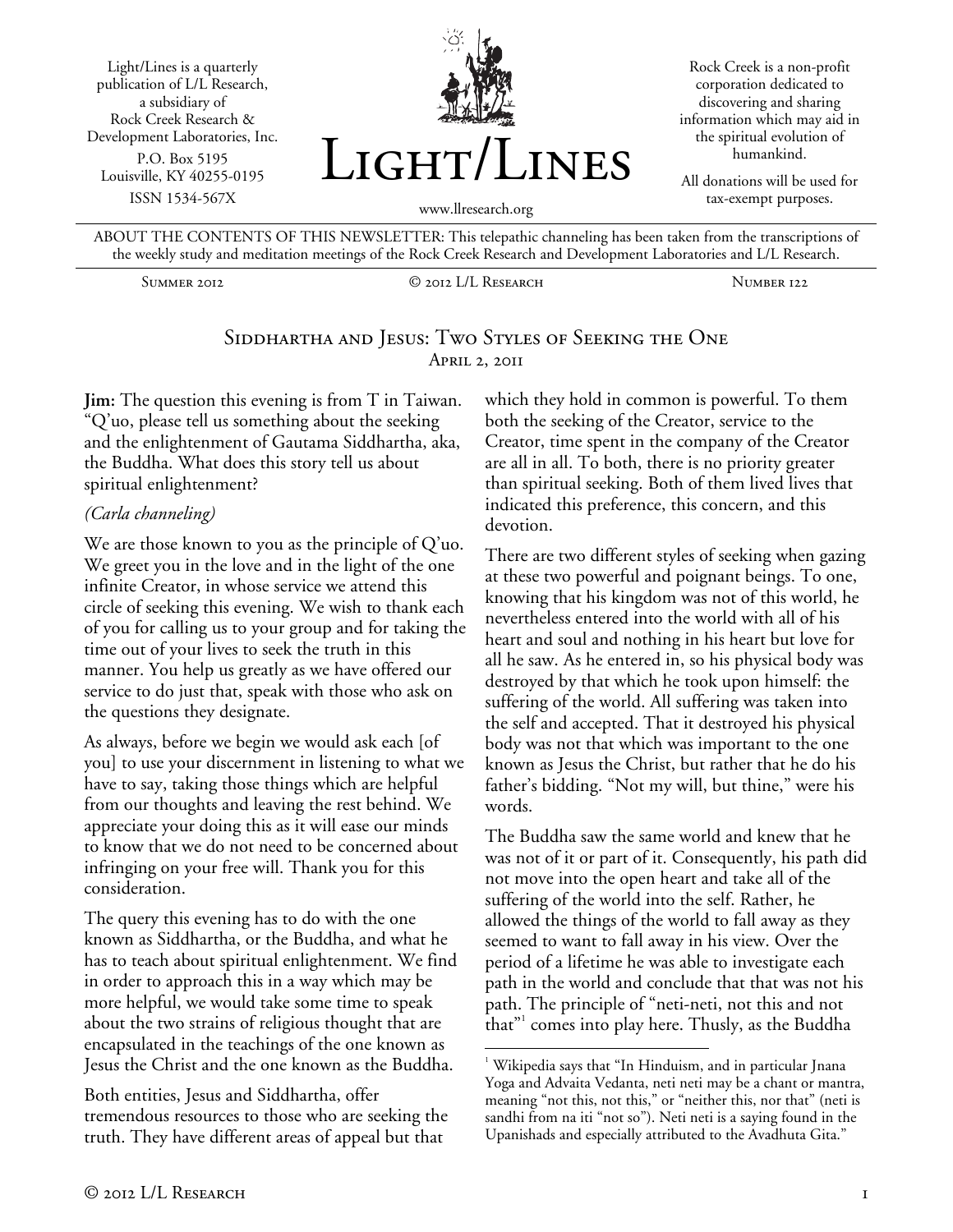allowed all to fall away except the seeking for the one Creator, the entity no longer was concerned with the suffering of the world except to pray that all suffering might cease. There was not the attempt to take on the suffering of the world; rather, the attempt was to allow the suffering of the one known as the Buddha to fall away and as suffering fell away from the Buddha, so it would fall away from the world.

The teachings of the one known as Jesus appeal to those who enjoy the feeling of an open heart, a heart open to love. The teachings of the one known as Siddhartha appeal to those who seek wisdom. Yet, the compassionate follower of Christ and the compassionate follower of Buddha meet in the middle where love and wisdom are balanced. Consequently, either path is sound and useful. And we might suggest to those who are Buddhist or Hindu and have followed the path of the Buddha for their lifetime that they investigate what it is to follow the teachings of the one known as Jesus. It is equally useful for those who have followed the teachings of Jesus over the period of their lifetime to investigate and enter into the teachings of the one known as Siddhartha.

Remember that it is not to the extreme that awareness comes, but to the one who has been able to balance the energies of love and the energies of wisdom. The lifetime of the one known as Siddhartha was one in which the wealthy man became poor, the active man became quiet, the leader of armies retired from the lists and developed the habits of sitting in meditation and ferrying people across a river. Humble and modest, the Buddha was not led by intellect but by his hunger and his thirst for the presence of the infinite One.

There is no better exemplar of the truth than one entity who has achieved spiritual maturity. Such a person is capable of leading others to their own discoveries by association. We could say it was done by inspiration yet that would indicate that thought was taken to inspire and this is not so of the one known as Siddhartha. Yet his very presence became eloquent and has lighted and inspired those who follow his teachings for many, many centuries.

It is almost impossible to use words to create in others awareness, sensitivity to spirit, or inspiration. It is not impossible but it is very difficult to use words to move people's hearts and minds in a way

that is lasting. The one known as Jesus worked upon this point by telling stories. The one known as the Buddha acknowledged this point with his silence. And in that silence stands the spiritually mature Buddha, that one who, just as you, had been full of desires, interested in wealth, influence and power. There was not distaste but simply a preference for not dealing with these.

Why, my friends, would one not wish to take up the reins of government, military, economic leadership and so forth? The one known as Siddhartha saw no attraction, no reason to stay within that prison of concepts, ideology and the clash of wills that represents the government, the military, and the halls of power. This simple turning away, this freeing of the self from the prison of things, stands as a beacon, letting others know that it is possible to free the self of the burden of the love of things. It is a powerful lesson indeed.

It is not that the one known as Buddha scorned money but that the one known as Siddhartha was not imprisoned by attaching himself to a desire for it. Where there was no desire, there was no longer a use for that catalyst and with his whole heart and mind, the one known as Gautama gently and firmly said "not this" to each thing he encountered in the world.

It is a very helpful concept to separate the things of the world from attachment to things of the world. The Buddha did not have to preach the evils of the things of the world. He simply did not desire them. To an entity swamped in desires, some of them conflicting, this freedom is precious and the way of the Buddha very, very helpful.

It is sometimes very difficult to separate entities such as Jesus the Christ, or Siddhartha the Buddha, from the institutions and cultural expectations that have grown up about these entities after their deaths. They have no control over what happens. They are no longer of this density. And those of this density, intent upon influence and power, have systematically attempted to alter the mystical teachings of these two leaders to approximate something that can make money and be sustainable. Therefore, if you wish to follow either entity, it is well to look for the source of teachings, to look for that which has been offered by these great teachers, rather than listening to the rhetoric of those who supposedly follow these teachers.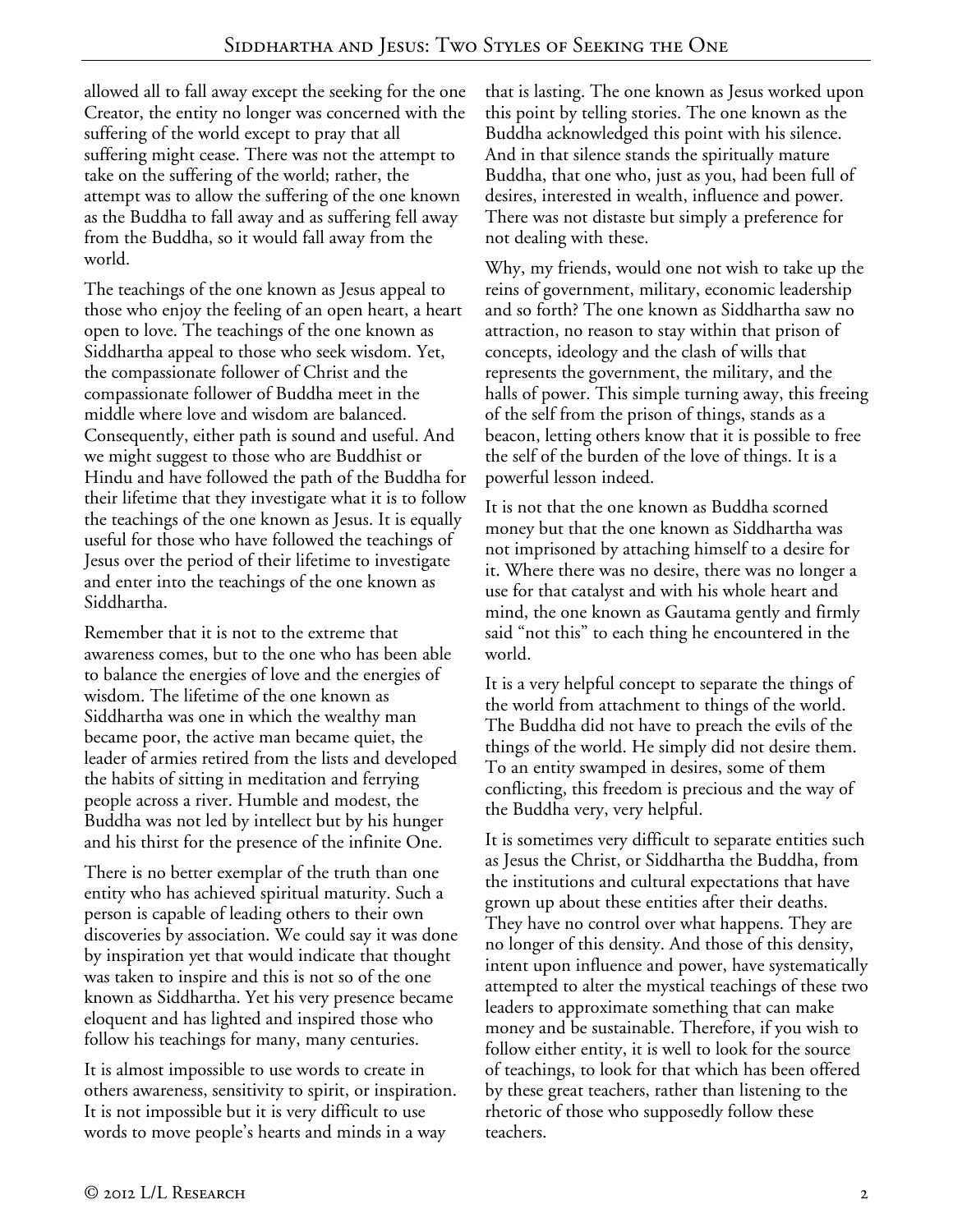To follow either of these two men is very difficult because of the confusion that has arisen over centuries of distortion. Yet it is entirely possible to win through to a relatively undistorted grasp of that which is offered by the one known as the Buddha. An entity needing to look more closely at the Buddha just as an entity needing to look more closely at the one known as Jesus, the Christ, needs to do a continuing and daily amount of inner work to support the attempt and we recommend whatever form of entering the silence would be helpful to you in order to support the realizations that you are attempting to seat within your consciousness.

Both the Christ and the Buddha vibrate at a certain energy. It is a similar energy. The heart of following either entity is to avail yourself of this vibration. As you avail yourself of this vibration, you become that which you are seeking to learn. And as you gradually are able to allow this understanding, shall we say, to penetrate into the very depths and roots of your mind and consciousness, you will be able to avoid the distortion that is rampant.

At this time we would ask if there is a follow-up to this query among those in this circle. We are those of Q'uo.

## *(Pause)*

We are those of Q'uo, and are again with this instrument. We wish to thank the one known as T for his query and at this time would open the circle to any other questions that you may have. Is there another query at this time? We are those of Q'uo.

**G:** Q'uo, M writes, "When in communication with my higher self it sometimes appears as though certain requests for information are not granted. Can you comment on the principle by which the higher self would choose to withhold information in some cases and not others?"

We are those of Q'uo. We thank the one known as M for his query. My brother, the higher self can offer inspiration concerning the highest and best path to follow in an ethical situation. When asked concerning where the highest and best path is, there is a fairly reliable tendency for the higher self to be able to respond.

However, the higher self is a guidance system, a resource left to you by yourself. It is not designed to do your thinking for you or to open paths that for

one reason or another are not in your life path. Consequently, it may seem sometimes as though the higher self is not forthcoming. If the higher self then, the guidance system that you trust, is not forthcoming on an issue, that will tell you something. That will tell you that you are in an area where you are asking more than that guidance system can offer.

We see in this instrument's mind the ancient joke concerning the grandmother whose grandchild is playing at the shore. A huge wave comes and sweeps away the boy and she is running up and down the shore pleading to God to bring the boy back. After several minutes of this prayer, the little boy is dumped onto the shore, safe and sound. The grandmother rushes to him, checks him over from stem to stern, and then looks up at the sky and says, "God, he had a hat."

My brother, it may be possible that you will lose your hat. Storms come, and suffering ensues. If you can stay in that fire of suffering and ask it for its gifts, out of that suffering will come spiritual maturity, lessons painfully but gratefully learned, and a surcease to that suffering. We would suggest that when the spirit within does not seem to be accommodating it is well to review your attitudes, your assumptions, and your requests of the guidance system that you trust. Realize that it is bound by the Law of Confusion and give thanks for the guidance it is able to give you.

We are sorry not to be clearer for we realize that it seems to you that somehow nothing should be withheld from those who truly seek. Yet we would ask you if you would consider it withholding from a third grader the principles of calculus or solid geometry. Sometimes, my brother, requests are made of spirit that cannot be fulfilled because you, as an entity, have not had the preceding information seated within your heart and mind. When you feel that you have been given less than you wish by the Holy Spirit or by your higher self, it is helpful to accept that which is given and accept as well that which is not given in the humble and earnest hope that life and learning will bring to you the requisite knowledge in order that you may indeed wrap your mind around and understand calculus and solid geometry.

It is difficult to wait for spiritual maturity to develop within the self and it is equally difficult to do so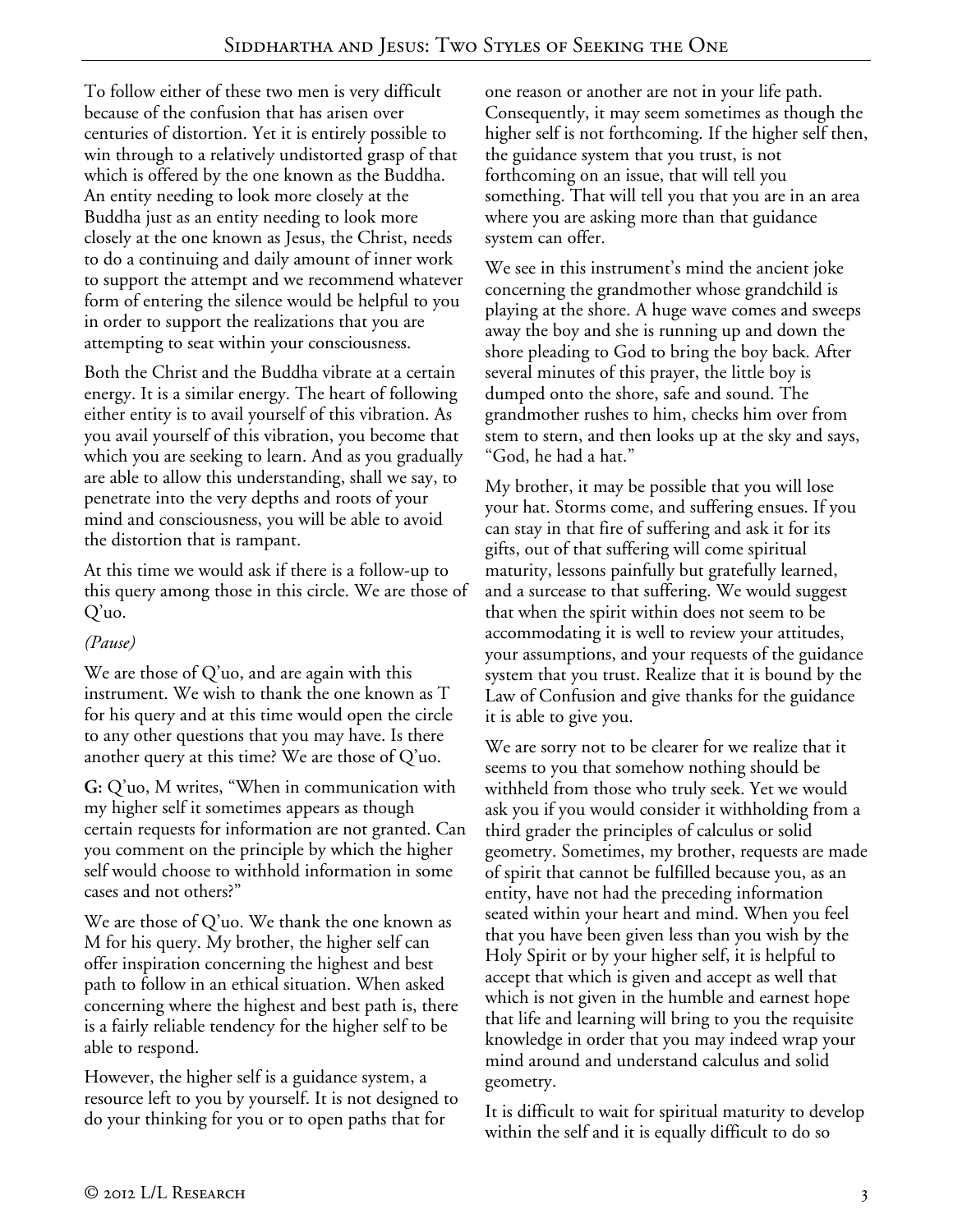without blaming the self somehow for not being able from the beginning to know all that is needed in order for spiritual enlightenment. All we can say to you, my brother, is that we encourage you to have patience and in your humility acknowledge that you will gladly take that which can be learned by you today. And you will ask again and again until such time as you have the maturity to understand the response.

We are those of Q'uo, and would ask if there is another query at this time?

**G:** Q'uo, M from Germany writes, "There have been reports in the media about an Indian Yogi named Prahlad Jani who claims that he didn't take in any food or water for the last 70 years. Doctors who have made some medical examinations found that his body didn't even keep the 100 milliliters of water [given by researchers] daily. Prahlad says he has taken all the energy he needs through meditation.

"Also, I read some independent studies that concluded that we would never be able to take in all the energy that we require and expend through food and water alone. So am I right in thinking that all biological life on Earth acts as free energy devices do and that they transducer interdimensional energy? Also, what is the relationship between foodstuffs as a source of energy and subtle energy?"

We are those of Q'uo, and appreciate your query. We would say to the one known as M that entities such as the one known as Prahlad are legitimately free from the necessity of the intake of foodstuffs. This is because this entity and others like this entity have either developed within themselves through spiritual practice or by nature have been given an awareness of the subtle energies of prana and light.

We cannot say that to all humans the capacity for using the body as a free energy device exists, for it is indeed a rare entity within third density that is able to lift away from physical foodstuffs for the physical body. We find in this instrument's mind the caution seen often on your television, "Do not try this at home." Usually, these cautionary statements are made when the viewing audience is watching someone do a stunt or a difficult physical feat such as jumping a canyon or other risky and highly skilled maneuvers.

We would say that except for those who are seeking this freedom from foodstuffs, there is a faint

possibility that you might achieve freedom from food and water and be able to live on light, the energy of prana, yet unless such a spiritual practice were fulfilling to the one seeking in this way and opened to that entity the gateway to illumination, we would suggest focusing upon the opening of the energy body rather than the retiring of the physical body.

It cannot be denied, however, that sleeping within each human of third-density Earth is the capacity to store and to use the energy of light itself in the breath, from the sun, by awareness of the life in all things so that there is freedom from the necessity to use the body as a distillery.

We are those of Q'uo, and would ask if there is another query at this time.

**G:** Not one from readers abroad, Q'uo. Thank you for those responses that you offered.

We are those of Q'uo, and we thank the one known as G for his patient shepherding of these requests. May we ask if there is a query from others around the circle at this time? We are those of Q'uo.

### *(Pause)*

We are those of Q'uo, and we find no more queries in this circle. At this time, therefore, it is our time to say farewell for now. We leave you, as we found you, in the love and in the light of the one infinite Creator. We are known to you as the principle of Q'uo. Adonai, my friends. Adonai vasu. <del>\$</del>

# **Notes to Our Readers**

## Hello everyone!

We here at Camelot are experiencing the first full rush of summer. The trees are heavy with their lovely leaves and they have not yet been eaten up as they are sometimes later in summer. The temperature this week is going to be over 100 degrees and I must say that Jim's complexion is beginning to go better with his orange Scag mower – he's an interesting walnut color from all the sun!

We here in the house are becoming more and more excited about the upcoming Homecoming of 2012 which will take place over Labor Day weekend. We have even more people than before coming from faroff lands and wonderful new people from closer as well. We hope that our friends both old and anew